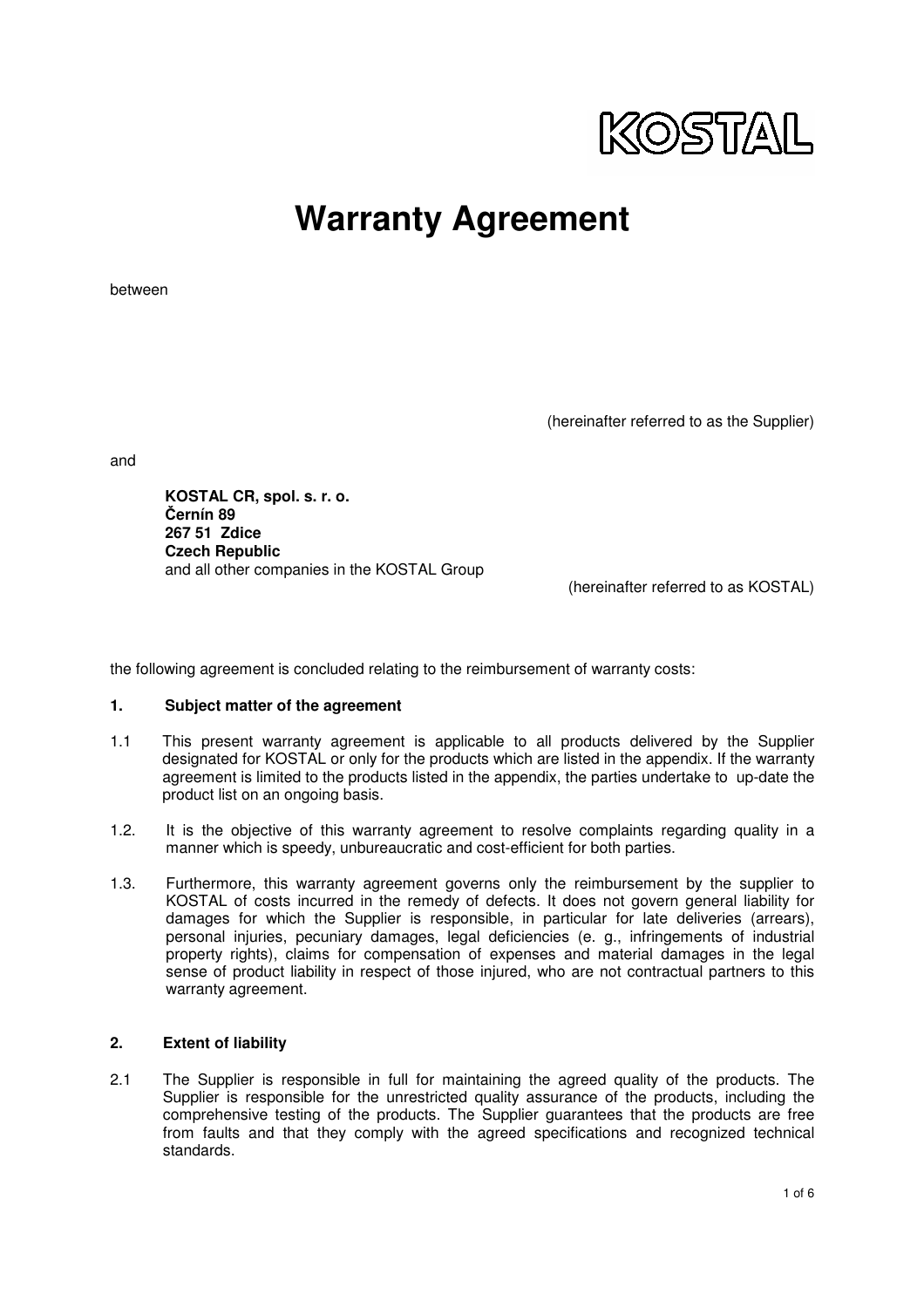- 2.2 Depending on agreement, the method of calculating warranty charges will be either a simplified process with specified lump sums for every product complained of and accepted as defective by the Supplier, or by the individual calculation of all costs incurred by KOSTAL and their customers associated with the defective product.
- 2.3 The two methods of calculation differ in that, with agreed lump-sum figures, the Supplier bears only the costs in the lump-sums. With individual calculations, the Supplier must reimburse all costs which are supported by receipts. This includes the internal and external costs incurred in certifying the defect and the expenses involved in detecting and eliminating the defect. If the individual billing method is applied, the Supplier is always liable without limitation in accordance with legal stipulations.
- 2.4 If the lump sum method is agreed in the application of the warranty agreement, Section XV Paras. 4 to 7 of KOSTAL's General Terms and Conditions of Purchase (dated November 2006) are replaced in full by the terms set out below. If the individual billing method is agreed, the Section and paragraphs continue to apply in full.

## **3. Reimbursement by lump sums**

- 3.1 Depending on the time at which the fault is recognized, KOSTAL distinguishes between three types of returns. In general, the following lump sums cover all the necessary costs incurred in eliminating the defect. This does not include out-sorting and rework serial defects (in particular replacement operations in the factory or in the field, or unreported or public recall actions) and special freight costs. These will be charged in full on the basis of receipted costs, instead of the lump-sum or agreed separately in individual cases.
- 3.1.1 Internal returns (failures on the line at KOSTAL)

 Internal returns are defective products, in which the deficiencies are discovered at KOSTAL during assembly or by final testing before shipment to the customer.

- a) For a full production price of the Supplier's product of up to  $\epsilon$  2.00 per unit, a lump sum of € 10.00 per unit shall be charged.
- b) If the full production price for the Supplier's product is more than  $\epsilon$  2.00 per unit, the level of the lump sum shall be 5 (five) times the gross full production price of the Supplier's product.
- 3.1.2 Factory returns (failures on the line at KOSTAL's customer's plant)

 Factory returns are a justified advice of defects from KOSTAL's customer, where the Supplier is responsible for the failure and the products have not yet left the manufacturing plant of KOSTAL's customer.

- c) For a full production price of the Supplier's product of up to  $\epsilon$  2.00 per unit, a lump sum of € 10.00 per unit shall be charged.
- b) For each individual factory return where the full production price for the Supplier's product is more than  $\epsilon$  2.00 per unit, the level of the of the lump sum shall be 15 (fifteen) times the gross full production price of the Supplier's product.
- 3.1.3 Field returns

 Field returns are a justified advice of defects from KOSTAL's customer for products which have already left KOSTAL's customer's production plants; that is, where the end-product or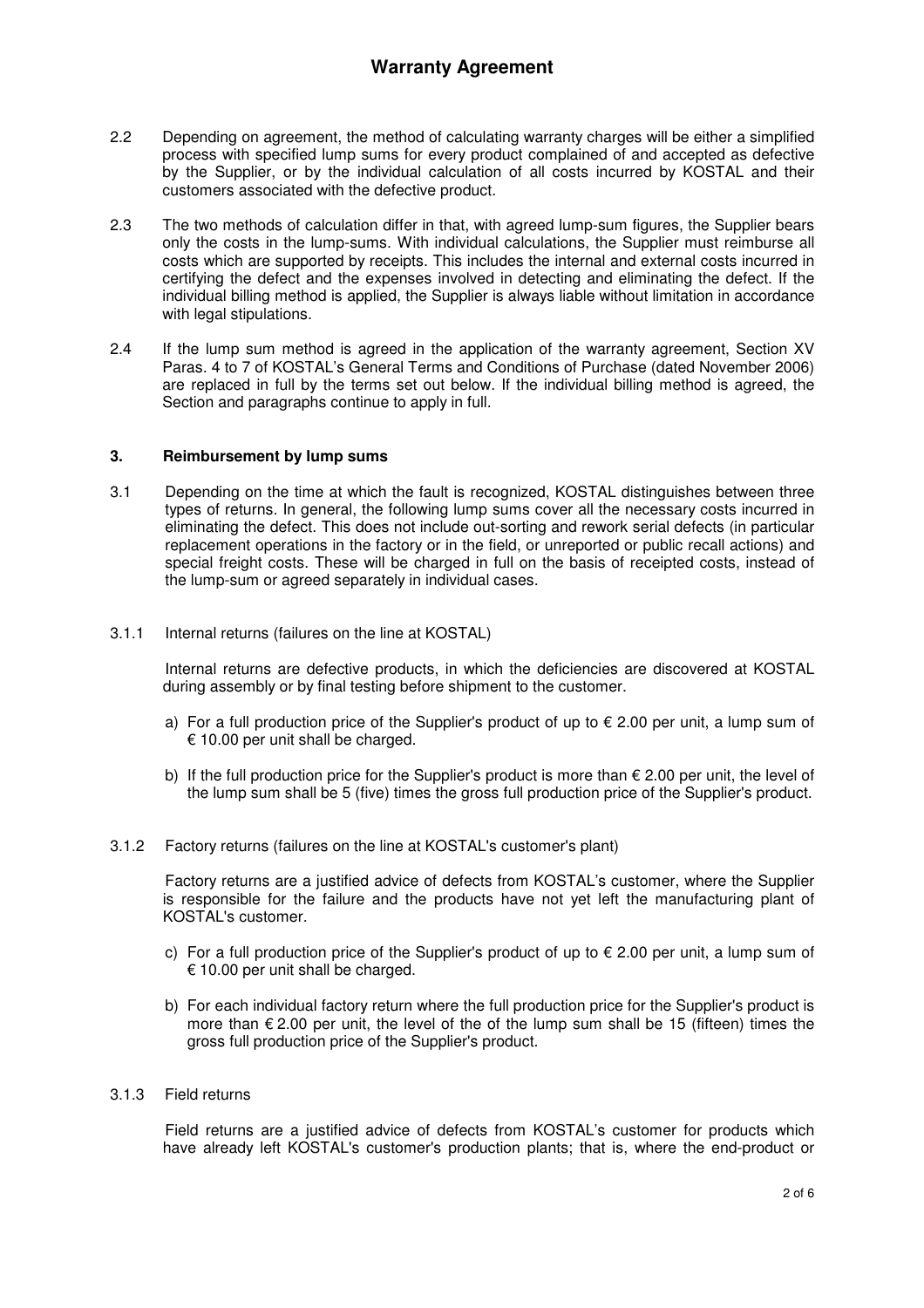spare part has been delivered to the distributor, dealer or ultimate buyer (the customer) and the Supplier is responsible for the defect.

 In case of field returns, the Supplier shall reimburse KOSTAL 10 (ten) times the cost of the KOSTAL product based on the factory transfer price which KOSTAL charges their customer. If the sum which KOSTAL must pay their customer is lower, the difference between the lumpsum and the lower figure will be repaid to the Supplier at the end of the settlement period.

## **3.2 Costs deviating from and additional to the lump sums**

- 3.2.1 As a general principle, where quality deficiencies are detected in products, materials and/or in services supplied, the following lump-sums will be charged within the framework of reimbursement of the costs of the work involved :
	- a) A charge of  $\epsilon$  50 will be made for each inspection report which is needed.
	- b) Where defects are reported and KOSTAL's analysis personnel determine the cause of the breakdown in further processing, the Supplier will be charged a minimum lump sum of € 100. If additional costs arise for KOSTAL in producing evidence for the defect because the Supplier denies without justification the existence of the defect or his responsibility, these costs shall also be charged to the Supplier.
	- c) The Supplier must bear in full the invoiced cost of transport where special transport is required to prevent breaks in operations at KOSTAL or at KOSTAL's customer's premises.
- 3.2.2 Costs for replacement deliveries, sorting and rework

Instead of the lump-sums covered by Paras. 3.1.1 to 3.1.3, the following regulations apply under  $(a)$  to  $(c)$  :

- a) If goods received are rejected during incoming inspection or before they are used on assembly, the Supplier shall, at his own cost and at KOSTAL's choice, out-sort out the defective products and either replace them with new fault-free products, or repair them.
- b) Where immediate action is required to avoid a break in production and the Supplier himself cannot sort and/or repair the defective goods or declines to do so or is clearly not in a position to do so, then KOSTAL will remedy the defects themselves or have the defects remedied by a third party. The costs arising shall be charged to the Supplier, covering the employment of personnel, the work involved, the hourly rates and including the company's overheads and a surcharge for profit. KOSTAL are further entitled to charge the Supplier in full, in addition to the costs mentioned above, for the working, storage and placement areas, in the sum of the costs actually incurred.
- c) In urgent cases in order to meet their own delivery obligations, KOSTAL can obtain faultfree products from a third party in the necessary quantities. The additional costs arising from the covering purchase will be charged to the Supplier.
- d) In addition, the Supplier shall reimburse KOSTAL any additional costs incurred as a result of repairs or providing replacement products or claims for compensation by third parties, provided these costs are not covered by the lump sums. These additional costs include, inter alia, sorting, test and inspection costs, mileage, labour and material costs, transport costs (including freight and packaging), as well as dismantling and fitting costs and thirdparty damages. The lump-sums shown in Paras. 3.2.1 (a) and (b) remain unaffected and are therefore invoiced in addition.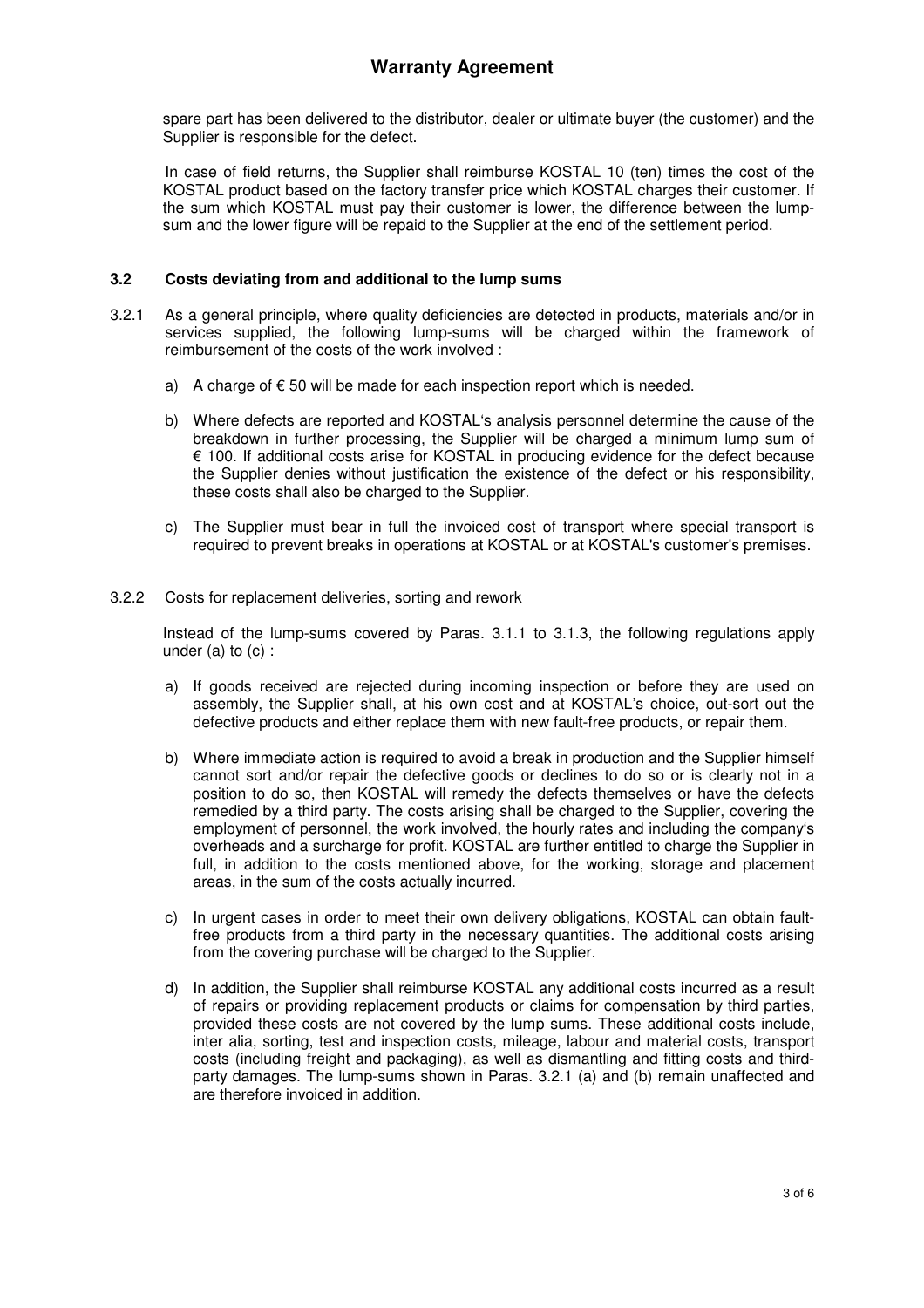### 3.2.3 Serial damages

Serial damages are repeatedly occurring warranty damages with the same cause of failure. A case of serial damages occurs where, in a single batch or for the whole of the goods in a shipment, the agreed maximum ppm figure is exceeded by a factor of 15 (fifteen).

In the case of serial damages, all costs required to eliminate the defect will be invoiced to the Supplier.

#### 3.2.4 Recall actions

Recall actions are carried out to avert a danger to the health to persons and damage to property. Recall actions are intended to protect the companies responsible for the product and their employees from much more costly claims for damages or criminal proceedings. Recall actions can take place as the result of a legal obligation on the part of any company involved in the manufacturing process of the end-product, or as the result of an official directive. The Supplier will generally accept recall actions by KOSTAL's customers, provided the recall action is not carried out unreasonably. The recall action may be carried out as a public or unreported recall action. In the latter case, only KOSTAL's customers' contracted repair shops and authorized dealers are informed of the recall action by internal memoranda.

- a) In the evaluation phase of a possible recall action and where an unreported recall action is carried out, the Supplier undertakes to maintain strict confidentiality. If damages arise from a breach of confidentiality by the employees, the Supplier will reimburse in full the damages incurred by the injured party.
- b) In the event of a recall action, KOSTAL are entitled to claim from the Supplier all the costs which they have necessarily incurred, including charges issued by KOSTAL's customers. Where the recall action is carried out because of a serial damage (see 3.2.3 above) the Supplier agrees in principle that products which may in the event be free from defects can also be replaced at his cost. The Supplier is obliged to accept the costs for replacing defect-free products only if the replacement of the defect-free products is justified. This will be the case where to determine at the exchange location whether or not the product is defect-free would be either technically impossible without unreasonable efforts or would not be economically justifiable.
- 3.2.5 Cost agreement for serial damages and recall actions

If the Supplier has accepted the lump-sum method of settlement method for the product in question, then on conclusion of the actions to eliminate the defects, KOSTAL will at their discretion reduce level of charges in favour of the Supplier, provided that no other restriction on liability has been agreed with the Supplier, which would otherwise apply. In determining the level of damages to be paid by the Supplier, consideration shall be given to the Supplier's economic circumstances, the nature, scope and duration of the business relationship, any possible contribution to the cause and/or blame of the customer according to legal terms and any particularly disadvantageous installation point for the part supplied, as well as the reasonableness of the relationship between the Supplier's price for the product and the costs to be charged.

On conclusion of all actions to eliminate the defects, every effort will be made to reach a mutual agreement on costs between KOSTAL and the Supplier. As a general rule, the lump- sums in Sections 3.2.1 (a) and (b) will be charged.

### **4. Individual billing**

Individual billing will be carried out on the basis of KOSTAL's General Purchasing Conditions and statutory rights. KOSTAL are entitled to charge the Supplier for all the costs required in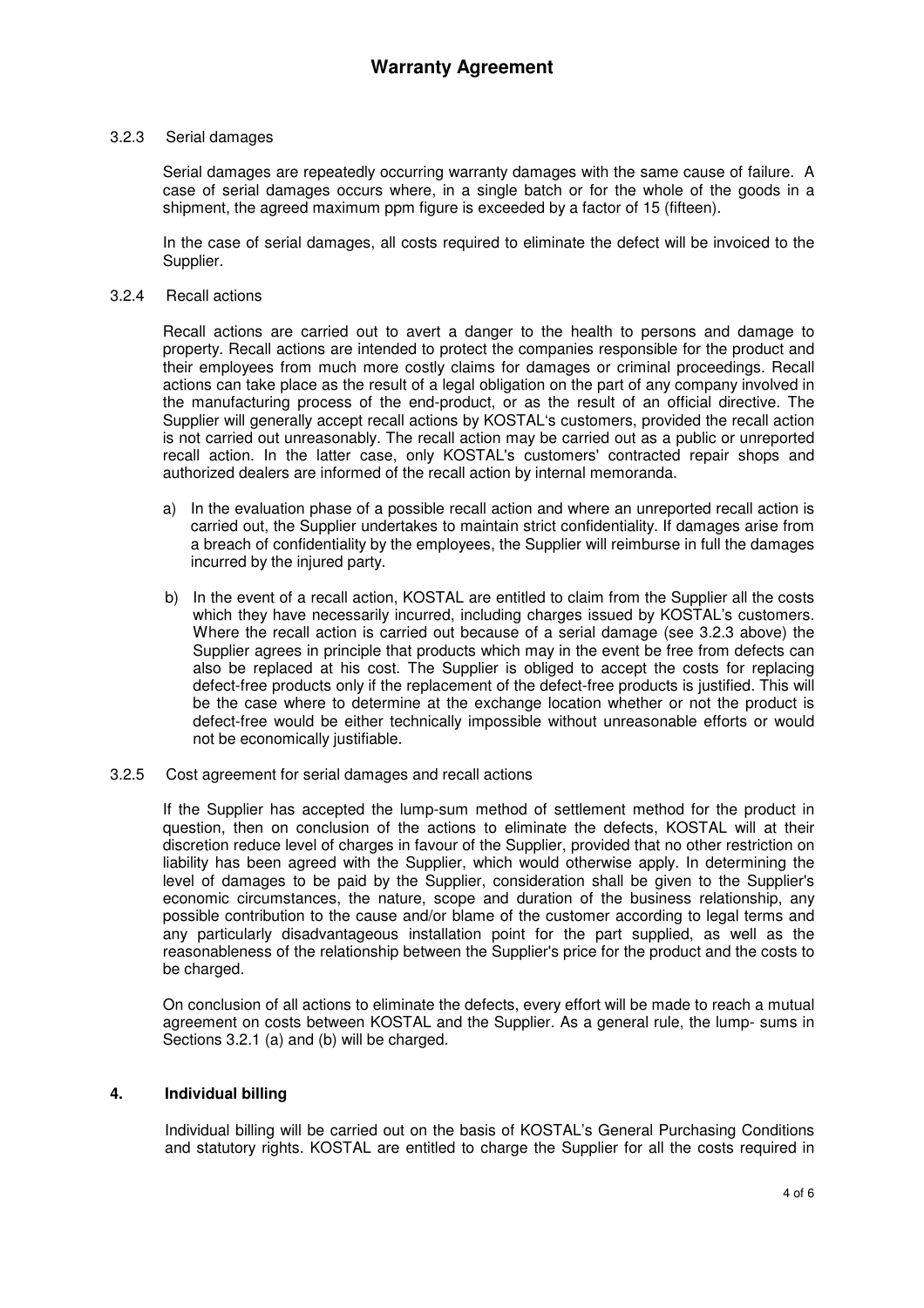providing proofs, the calculation of charges or other necessary spending in the management of damages. These also include the lump-sums in Sections 3.2.1 (a) and (b) which are calculated in favour of the Supplier of any higher costs. The Supplier is permitted to demonstrate proof of lower costs. The Supplier accepts the invoices from the customer where a customer of KOSTAL levies charges. In the case of serial damages, field returns or other damages having the same cause and costs, the Supplier accepts a typical proof of costs as an example which will then be used as a basis for other defective products without further receipts.

## **5. Trouble-shooting**

- 5.1 The incoming inspection at KOSTAL is limited to checking the identity of the products (category of goods) and checking for transport damage. If faults are ascertained within the scope of this incoming inspection or during a later check, these are notified to the Supplier immediately in writing. To this extent the Supplier waives the right to plead that the claim has been made too late.
- 5.2 If and as soon as any defective deliveries are ascertained and provided the goods are in KOSTAL's possession, KOSTAL will return the rejected parts or batch/shipment to the Supplier at the Supplier's costs.
- 5.3 In principle, the Supplier must process all complaints and rejects from KOSTAL free of charge and must provide proof that the complaint is unjustified, if he refuses to accept costs in full or in part. The Supplier shall examine the returned components or products and submit his findings to KOSTAL. The scope and detail of such investigations must be agreed with KOSTAL. The investigations must be conducted within four (4) weeks and the results conveyed to KOSTAL in writing, unless KOSTAL's customer demands a more speedy analysis. An extension to the period is possible in justified, individual cases and must be agreed in writing. Otherwise the complaint shall be regarded as accepted after the period has lapsed.
- 5.4 If the Supplier is not in a position to carry out the investigations himself, KOSTAL will carry out the investigations and charge the costs incurred to the Supplier.
- 5.5 In the case of field returns, the parties to the contract will for economic reasons reduce the number of defective products to be returned to the Supplier to a quantity required for statistical evidence. Even so, KOSTAL will endeavour to obtain all the defective parts which the Supplier requires. The Supplier shall repay KOSTAL in full the additional costs involved.
- 5.6 Warranty claims do not arise, if the defect is the result of any non-compliance with operating, maintenance or installation instructions, improper or undesignated use or storage, negligent or incorrect processing or the result of interference with the Supplier's product by KOSTAL or by a third party.

### **6. Insurance**

The Supplier undertakes to maintain a liability insurance, in particular to cover the cost for dismantling and fitment costs, recall actions and serial damages in accordance with Sections XVIII (1) and (2) of KOSTAL's General Purchasing Conditions, during the entire life of the contract.

### **7. Warranty Period**

Unless otherwise agreed, the warranty periods set out in Section XV (8) of KOSTAL's General Purchasing Conditions shall apply.

## **8. Co-operation**

By arrangement, normally annually, the parties to the contract shall hold discussions concerning the amount and extent of the warranty costs. It is the declared intention of both